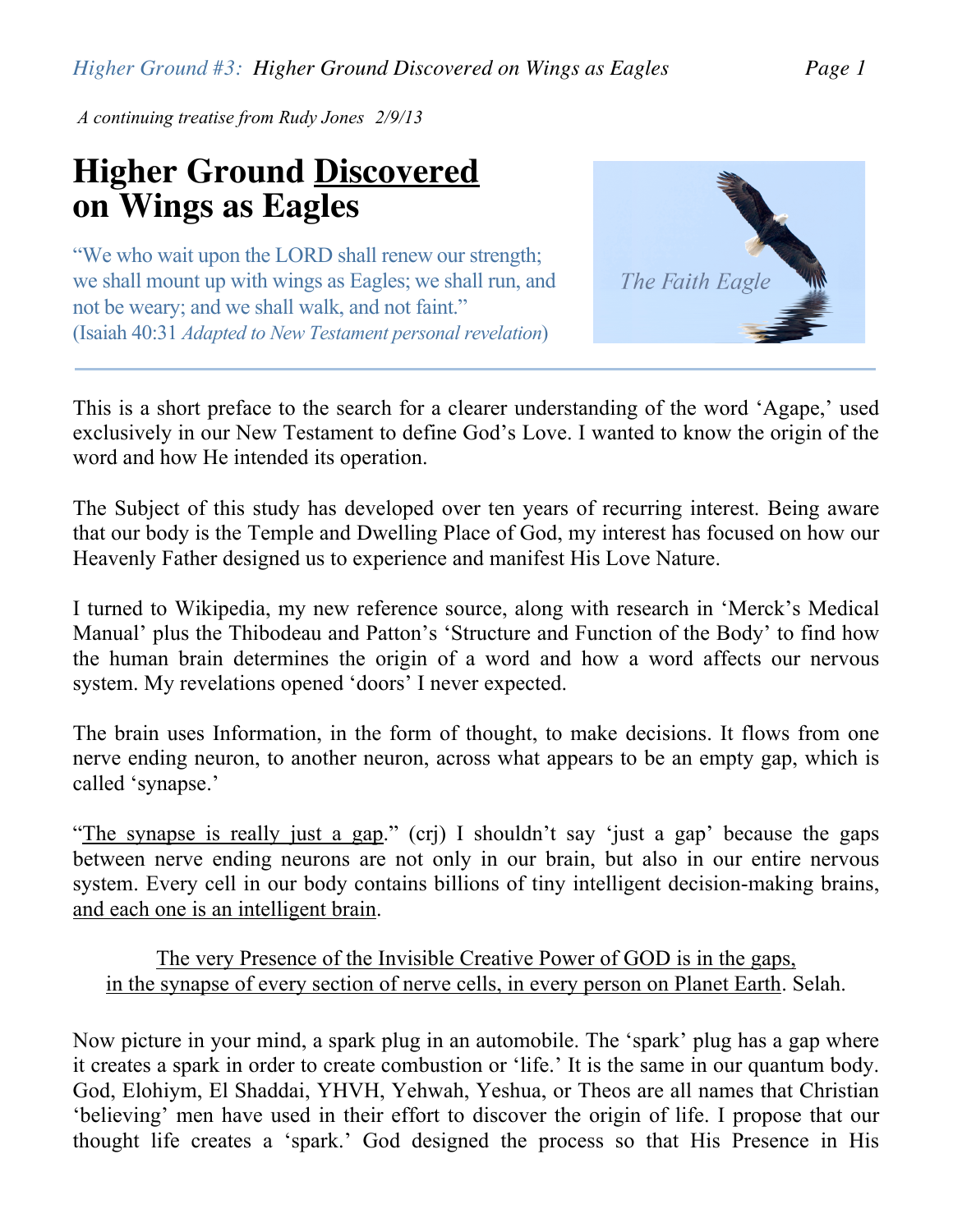Kingdom is in the 'spark' (sp-ark, sp-arc); in every spark, all along the journey to conclusion in the head, in every synaptic gap. That rhema revelation will change your perspective of life. Chew the 'cud,' ruminate and consider.

The Spirit Teacher sent me to the Prophet Ezekiel for understanding the mystery of the spark in the gap. The Scripture was already 'filed' in my brain, but I had never had a personal identifying application. I knew that God's Plan for the Earth is incomplete without His man. HE had positioned Man, in the spirit, as the image and likeness of God to have dominion in the Earth. The Old Testament pictured God as searching for a man to stand before Him, in the GAP. I pray and trust that our Teacher will guide you to see; what was to me, the most important truth hidden in the Greek word 'Agape.'

Agape is the *unique* Greek word translated to signify God's Love. Agape is used *exclusively* to define God's Love nature. It exploded with light to me, when it was opened by breaking it into parts: a/ gap /e. It was like the light that came from 'splitting the Atom.' It was an exciting experience of being party to the glory of the great Mystery of Proverbs 25:2; **"It is the glory of God to conceal a thing."** It is a great honor to experience rhema revelation. Now comes the assignment to change it into a Logos.

This I believe is OUR reward for acting on the challenge: to "mount up with Wings as Eagles" to search out truth.

As far as I can tell, Christianity has been confused about where and how The Kingdom of God exists. Eze*kiel's Prophetic insight:* God said; **"I sought for a man among them, that should make up the hedge, and stand in the gap before me…"** (Ezekiel 22:30). Friend, I invite you; "Stand with me; On Higher Ground."

My awakening: LORD Jesus was correct; the Kingdom is within (nervous system).

There it was… hidden in plain view for two thousand years… until I was shaken awake to the hidden truth of the synapse. The synapse is the word defining the gap between two nerve endings on its journey to the head, delivering a thought or an idea or an emotion. The Holy Spirit has hidden the redeeming truth, in plain view, in the word Agape. This thought creates an even deeper earth reality when it is given expression; when 'it is given a spoken alphabetic word description.'

In His PLAN, the Invisible GOD positioned Himself as The Spark of Life, along with His Created Earth connecting man, in the gap between each nerve ending, in the synapse. In the Plan, Man was given dominion to give The Origin of Life His earth Expression. In our Spirit function as man, there is no facet or aspect of our being where God is not a present tense reality. The Scriptural requirement for us is: to be consciously as He is.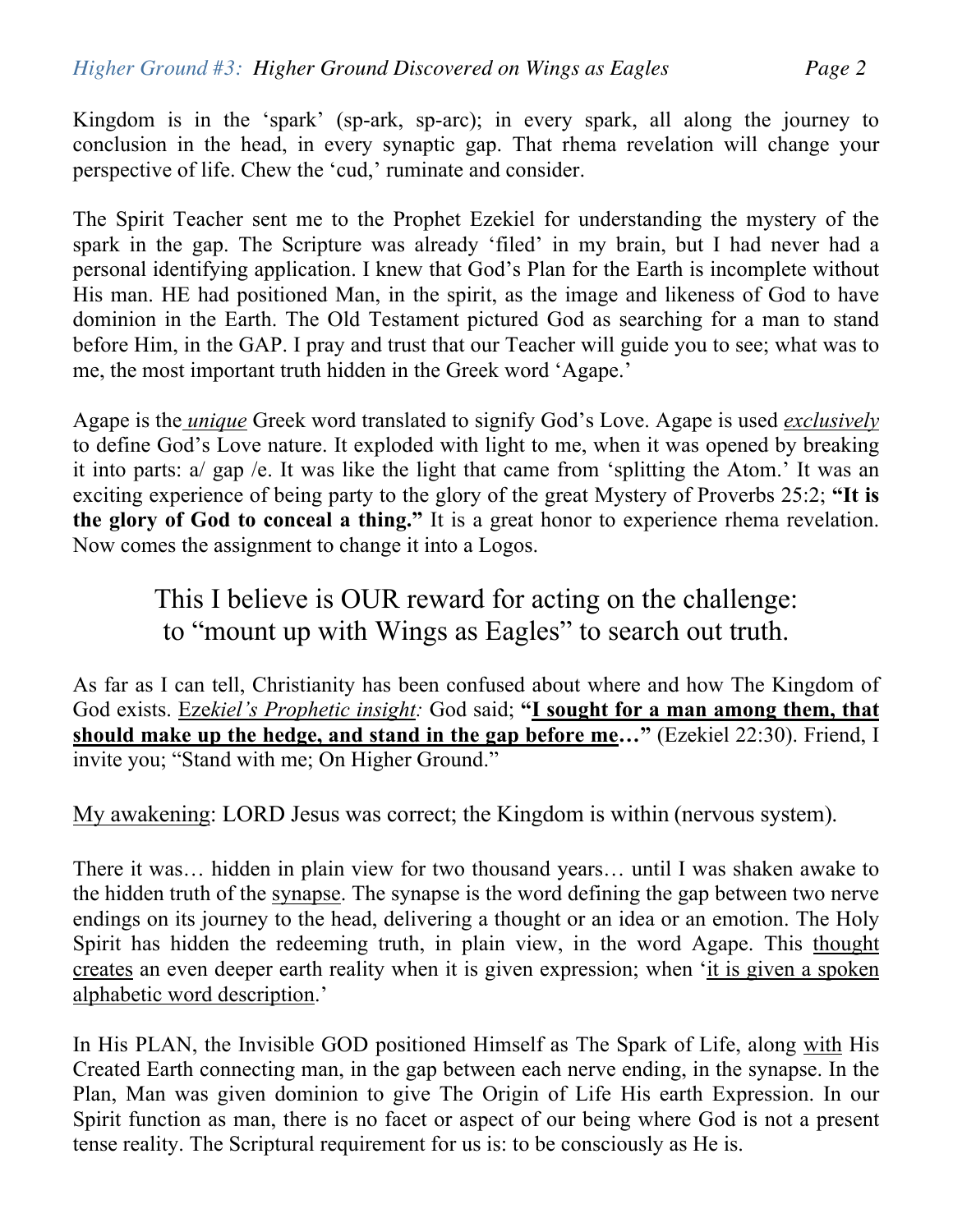When Eve (the separate reproductive aspect of Adam) acted independently, the mother of all living corrupted God's Covenant. Sin caused separation and Adam lost his innate God consciousness and his spirit identity. He was blind and unconscious of God's Presence. And God was left alone in the synaptic gap, without a man to give Him an Earth expression. Cut off. He looked for a righteous man with peace and joy to stand with Him in the gap. Adam experienced the Synapes becoming the Sinapse.

God, as Spirit, was left in the gap without the representation of visible man to complete His Plan. Genesis recorded that God gave 'Created Adam' His power of attorney over the visible physical Earth. He has not and cannot reverse Himself. God was left without visible representation or expression on Earth.

The mystery is put in focus; how can a God of Love allow atrocities and destructive calamities to happen to mankind? God's Presence is incomplete; He has needed a man. He has waited… waited for an Adam who was like and equal to Himself.

I hope you have been shown that the Adam 'formed of the Earth' was ensnared in earthy genetics that could not be fixed. Our Father found it necessary to replace His 'earthy' Adam. His replacement was a man born of the Spirit with a physical body. His 'mother' was told to call his name Joshua. The first Joshua was given passage over the Jordan on dry ground at Bethabara. He is always identified as the son of NUN (Perpetuity or Everlasting).

The new Joshua (the Son of God) would challenge and defeat the Jordan (the symbol of death, at Bethabara). In His victory over death, He taught resurrection life and was empowered to give Resurrection life, victory over death, to those who could believe. His Kingdom waits today for any believer to receive with understanding, His Christ identity.

You are (now) and I Am (now) "the resurrection and the life" just as Jesus first told the sister of Lazarus. Jesus took upon Himself the Adam nature and carried it to the cross. "He who knew no sin (separation), became sin (separation.) When He died as Adam the sin history of Adam, beginning in Genesis and ending at the cross, was erased from the Heavenly record. Jesus died for the sin of the whole world. The only sin today is the one we cannot forgive our self of.

As a preamble to His Covenant with Abram, prior to the Mosaic Law, Abram was commanded; **"Walk before me, and be thou perfect"** (Genesis 17:1).

After the introduction of the Mosaic Law, a second witness was required for Truth to be established. And so the prophet Ezekiel was selected to reiterate God's command to Abram to **"Walk before me"** [filling the gap]. Ezekiel declared that God said; **"I sought for a man among them, who should build up the hedge, and stand in the gap before me for the land…"** (Ezekiel 22:30).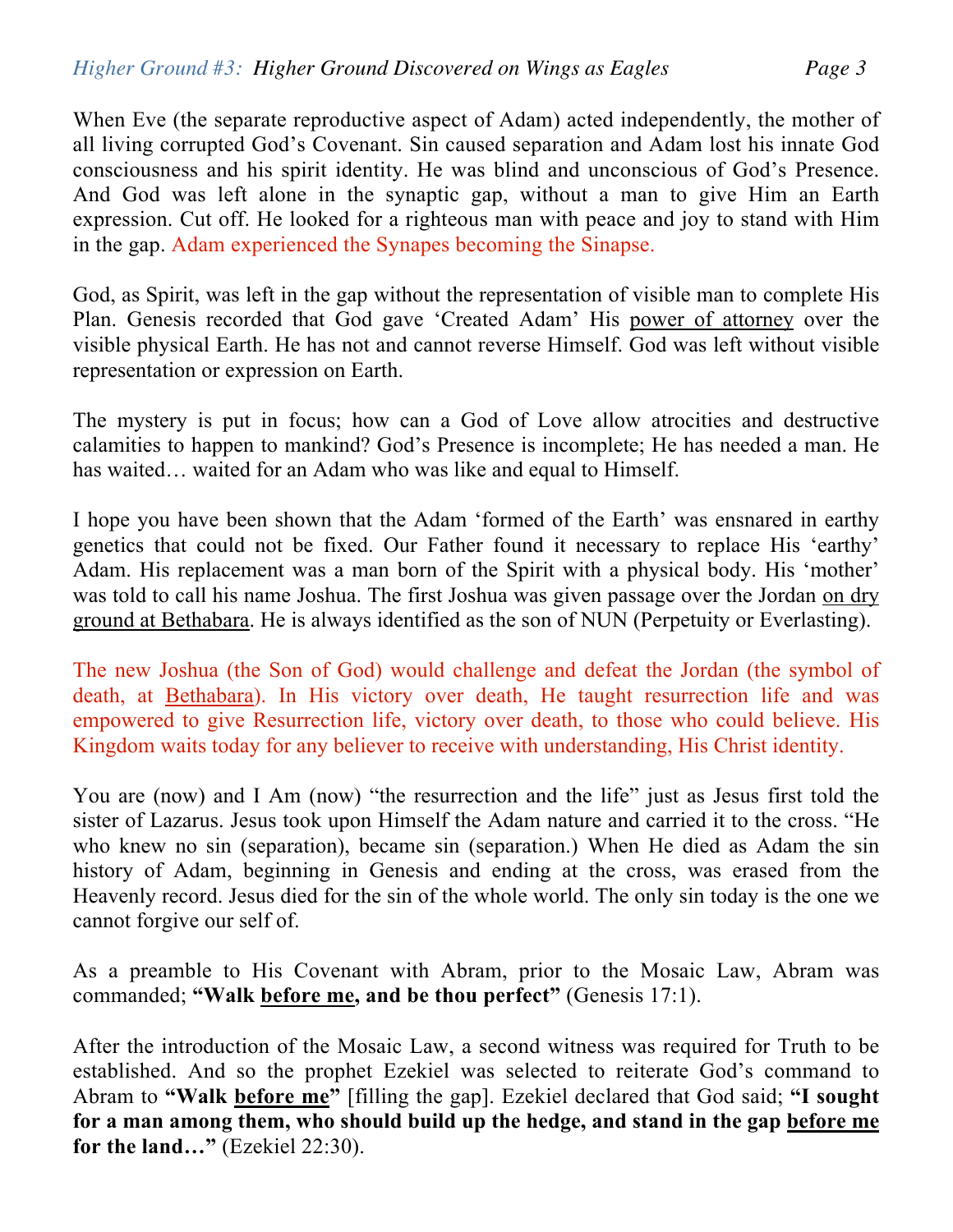Abraham and Ezekiel did not have the benefit of Jesus Christ's understanding that God's Kingdom is within man. This article is to set forth that Father's Presence is within every person. His Presence is in the gaps between the neurons. His Presence in the gaps between the neurons is incomplete without a Christ person.

When GOD Made His Covenant with man; His Covenant was first in the brain of every cell in man's body. Each cell of the body has its intelligent decision making assignment. The brain in the "head" was designed to be the decision-making apparatus for the entire body. The brain in the head has the advantage of the five senses. The first son of Jacob was named Reuben; "behold [see] your son." The sense of sight (seeing) was given the most power of influence. The nation Israel wanted to SEE Jesus do miracles. God's Covenant with Adam was and is not based on the natural senses. His Covenant Presence begins with His Words of Promise. That is our stand.

The first super natural birth, of Isaac, was fulfilled or consummated by the word of Promise to Sarah from 'the Angel of God.' God established His Promises as the Greater more powerful Spiritual Truth, above the natural five senses. The senses are limited; they accept visible reality as the real world. The Word of God cites the unchanging invisible world as the Eternal Real world. Faith in what a person can see is not Faith at all. Faith is operational where believing the unseen Promises of God's Word overrules the sense evidence of the world. Seeing is often the basis of man's Faith. Those of us, who are privileged to Know Christ as our Life, are the 'Sons of Promise.'

God's 'unseen' promises are concealed in His revealed rhema word; not in the visible written word alone; but in the mystery of a revelation that suddenly becomes more and more personally part of who you are. Even though you might have read and even memorized the same passage a hundred times, that is not where faith comes from. "So then faith comes by [that inner] hearing (the rhema), and hearing by the 'rhema' word" (Romans 10:17). Also; "Man shall not live by bread alone; but by every (rhema) word that proceeds out of the mouth of God" (Matthew 4: 4); or out of the mouth of God's Image and Son who is one with God.

The rhema 'comes alive.' It is a faith rhema!! It's different. A rhema word is the scripture that is a revelation to you. Your own Holy Spirit knows that you accept the responsibility to become a 'doer of that Word.' When we 'do' the rhema Word, the Word then is a completed Logos. The completed Logos is the Word that was in the Beginning with God, and was God's fulfilled Plan.

Our Father made His Rhema Kingdom to function on Earth thusly; 'When We, by faith, change the way We See things; the mystery of Faith causes the things We See to change.'